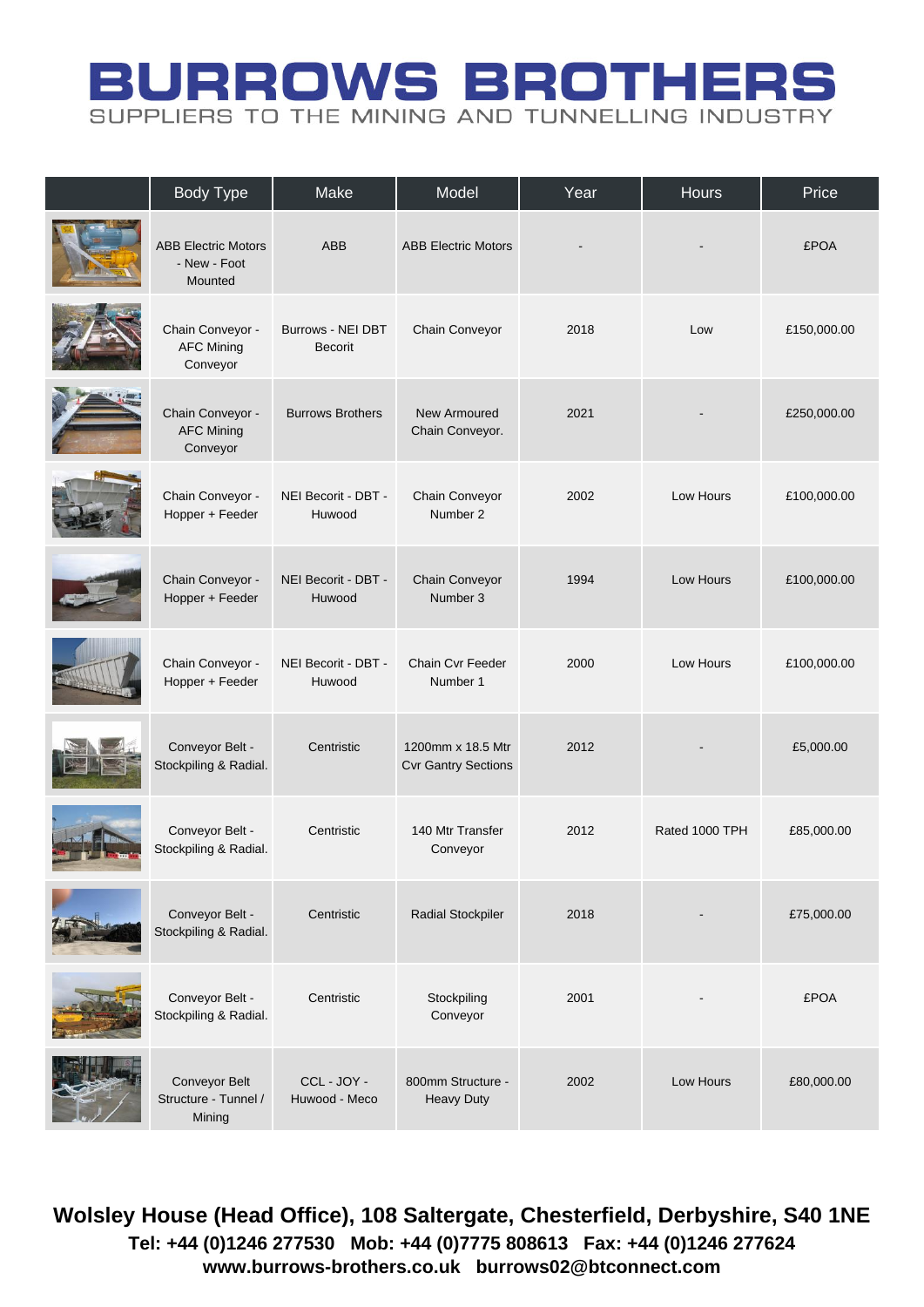| Conveyor Belt<br>Structure - Tunnel /<br>Mining            | CCL-JOY-<br>Huwood - Meco        | 800mm Structure -<br><b>Medium Duty</b>       | 2002             | Low Hours  | £50,000.00  |
|------------------------------------------------------------|----------------------------------|-----------------------------------------------|------------------|------------|-------------|
| Crusher - Hammer -<br>Impact.                              | <b>Bjd Hammermill</b>            | 42 x 72.                                      | 1990             |            | £8,500.00   |
| Crusher - Hammer -<br>Impact.                              | Ore Sizer                        | <b>OM80</b>                                   | 2010             |            | £30,000.00  |
| Crusher - Overpan<br>Lump Breaker                          | Becorit - DBT                    | Overpan Lump<br><b>Breaker</b>                |                  |            | £2,500.00   |
| Filter Press - Wet<br><b>Waste Processing</b><br>Equipment | <b>Burrows Brothers.</b>         | 800 x 800 Filter<br>Press                     | 2014.            |            | <b>£POA</b> |
| Filter Press - Wet<br><b>Waste Processing</b><br>Equipment | Burrows Brothers.                | Mobile Screener &<br>Filter Press Module.     | 2014.            |            | <b>£POA</b> |
| Filter Press - Wet<br><b>Waste Processing</b><br>Equipment | Burrows Design &<br><b>Build</b> | <b>Waste Water</b><br><b>Treatment Plant</b>  |                  |            | <b>£POA</b> |
| Goodwin Pump -<br>Goodwin<br>International                 | Goodwin                          | Submersible Slurry<br>Pump                    | 2020-21 New Pump |            | <b>£POA</b> |
| Goodwin Pump -<br>Goodwin<br>International                 | Goodwin UK                       | 4" 30 HP Used<br>Electric Submersible<br>Pump | 1992             | <b>LOW</b> | £3,000.00   |
| ISO Storage Tanks -<br><b>Water Tanks</b>                  | Inta Eimar                       | 20x8 ISO St/St<br>Insulated                   | 2000             | Low Hours  | £6,500.00   |
| ISO Storage Tanks -<br><b>Water Tanks</b>                  | <b>UK Factory</b>                | 15 Cubic Mtr -<br>Water - Slurry Tank         | 2019             |            | £2,500.00   |
| <b>Metso Minerals</b><br>Pumps & Spare<br>Parts            | Metso Minerals UK                | <b>Used Slurry Pumps</b>                      | 2016             |            | <b>£POA</b> |
| <b>Metso Minerals</b><br>Pumps & Spare<br>Parts            | Metso Orion & Sala               | Spare Parts                                   | 2016             |            | <b>£POA</b> |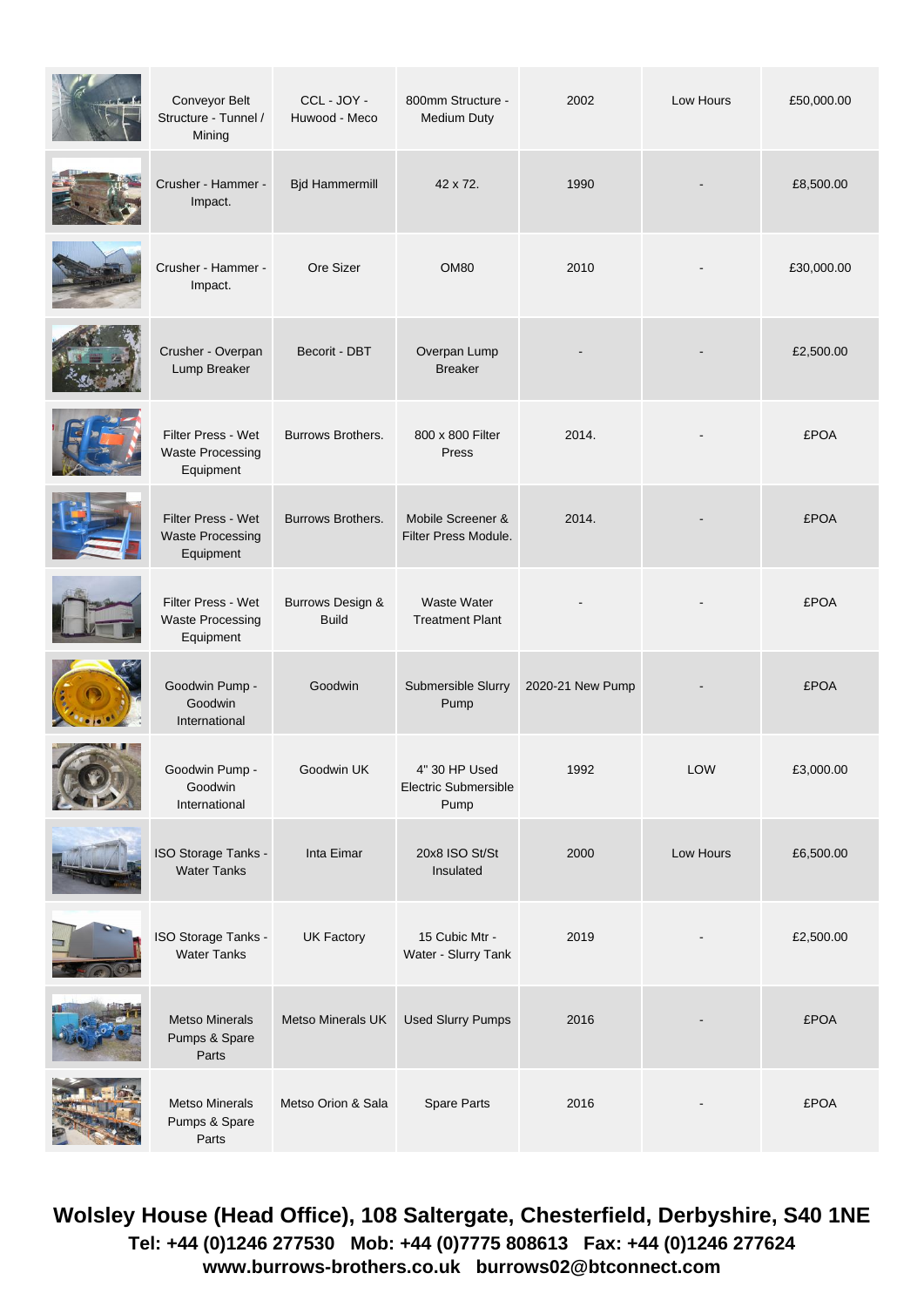| <b>Metso Minerals</b><br>Pumps & Spare<br>Parts | Metso Orion Heavy<br>Duty Slurry Pumps   | Orion Metso                           | 2016       |           | <b>£POA</b> |
|-------------------------------------------------|------------------------------------------|---------------------------------------|------------|-----------|-------------|
| Miscellaneous -<br>Static Plant.                | Diesel                                   | <b>Bunded Fuel Tank</b>               |            |           | £1,650.00   |
| Miscellaneous -<br>Static Plant.                | <b>Ex Power Station</b><br><b>Stores</b> | <b>Clinker Crusher</b>                | 2016       |           | £4,000.00   |
| Miscellaneous -<br>Static Plant.                | <b>Ex Powerstation</b><br><b>Stores</b>  | <b>Clinker Crusher</b>                | 2016       |           | £4,000.00   |
| Miscellaneous -<br>Static Plant.                | Vibraplant                               | Vibro Tray Feeder                     | 2019       |           | £3,500.00   |
| MMD 500 Sizer -<br>MMD 154 -<br>Selection       | <b>Ex Powerstation</b><br><b>Stores</b>  | <b>Clinker Crusher</b>                | 2016       |           | £4,000.00   |
| MMD 500 Sizer -<br>MMD 154 -<br>Selection       | <b>MMD</b>                               | 154 Triple Length<br>Crusher Box Only | 1988       |           | <b>£POA</b> |
| MMD 500 Sizer -<br>MMD 154 -<br>Selection       | <b>MMD</b>                               | 4T Twin Drive                         | 2018 Recon |           | <b>£POA</b> |
| MMD 500 Sizer -<br>MMD 154 -<br>Selection       | <b>MMD</b>                               | 500 - 154 Segment<br>Machine          | 1996       |           | <b>£POA</b> |
| MMD 500 Sizer -<br>MMD 154 -<br>Selection       | <b>MMD</b>                               | 500mm Standard<br>Length Machine      | 2010       | Low Hours | <b>£POA</b> |
| MMD 500 Sizer -<br>MMD 154 -<br>Selection       | <b>MMD</b>                               | S154 500mm Shaft<br>Centres           | 1985       |           | <b>£POA</b> |
| MMD 500 Sizer -<br>MMD 154 -<br>Selection       | MMD                                      | S400 Half Case<br>Sizer               | 1983       |           | <b>£POA</b> |
| MMD 500 Sizer -<br>MMD 154 -<br>Selection       | MMD                                      | Semi Mobile MMD<br>Rig.               | 1994       |           | £70,000.00  |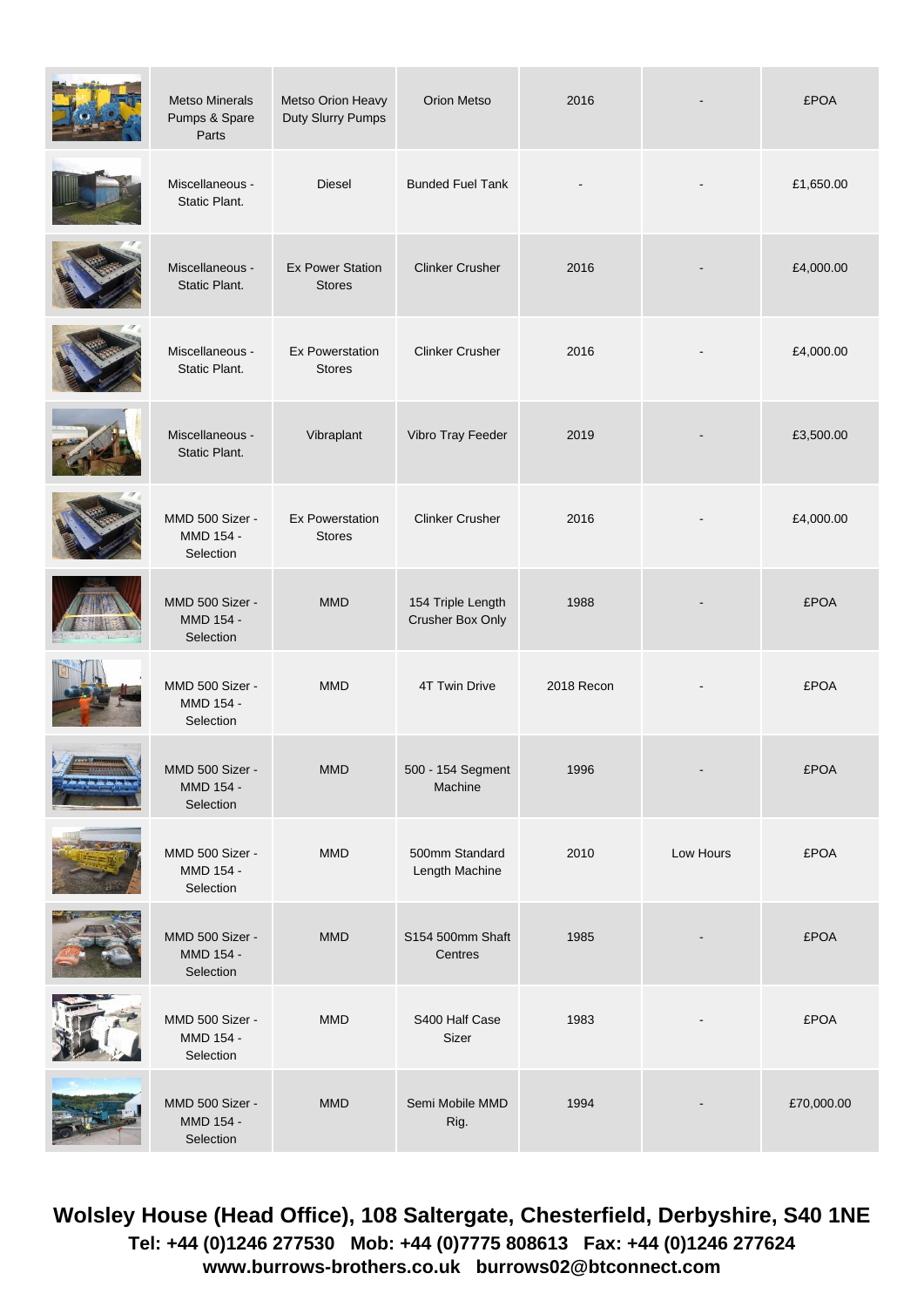| MMD 500 Sizer -<br>MMD 154 -<br>Selection                          | <b>MMD</b>                     | Twin Drive 11 Tooth<br>Sizer         | 1986           | <b>£POA</b> |
|--------------------------------------------------------------------|--------------------------------|--------------------------------------|----------------|-------------|
| MMD 500 Sizer -<br>MMD 154 -<br>Selection                          | MMD 154 Sizer                  | 17 Tooth Segment<br>Machine          | 1998           | £12,000.00  |
| MMD 500 Sizer -<br>MMD 154 -<br>Selection                          | MMD 154 Sizer                  | Solid Ring Machine<br>- 4 Tooth.     | 1996           | <b>£POA</b> |
| MMD 500 Sizer -<br>MMD 154 -<br>Selection                          | <b>MMD Tertiary</b><br>Crusher | S154 500mm Shaft<br>Centres          | 1985           | <b>£POA</b> |
| MMD 625 Mineral<br>Sizer                                           | <b>MMD</b>                     | 625                                  | 2002 MMD Sizer | <b>£POA</b> |
| MMD 750 Sizers -<br>S006 Roll Crushers.                            | <b>MMD</b>                     | 750 - S006                           | 1993 & 1998    | <b>£POA</b> |
| MMD 750 Sizers -<br>S006 Roll Crushers.                            | <b>MMD</b>                     | 750 4T 250 Kw 300<br>HP              | 2018 Recon     | <b>£POA</b> |
| MMD 750 Sizers -<br>S006 Roll Crushers.                            | <b>MMD</b>                     | 750 Sizer.                           | 2000           | <b>£POA</b> |
| MMD 750 Sizers -<br>S006 Roll Crushers.                            | <b>MMD</b>                     | 750 Trailer Mounted<br>- Site Mobile | 1992           | <b>£POA</b> |
| MMD 750 Sizers -<br>S006 Roll Crushers.                            | <b>MMD Primary</b>             | 4 Tooth Cap<br>Machine               | 1988           | £100,000.00 |
| Oversize Hopper<br>Extension - Funnel                              | <b>MMD</b>                     | Heavy Duty Hopper<br>Top             |                | £3,000.00   |
| Oversize Hopper<br>Extension - Funnel                              | <b>MMD</b>                     | MMD 750 Direct Tip<br>Hopper         |                | £3,000.00   |
| Parnaby Coal<br>Washing & Waste<br><b>Water Treatment</b><br>Plant | Parnaby Cyclones<br>UK         | 8/36 Barrel Plant                    |                | <b>£POA</b> |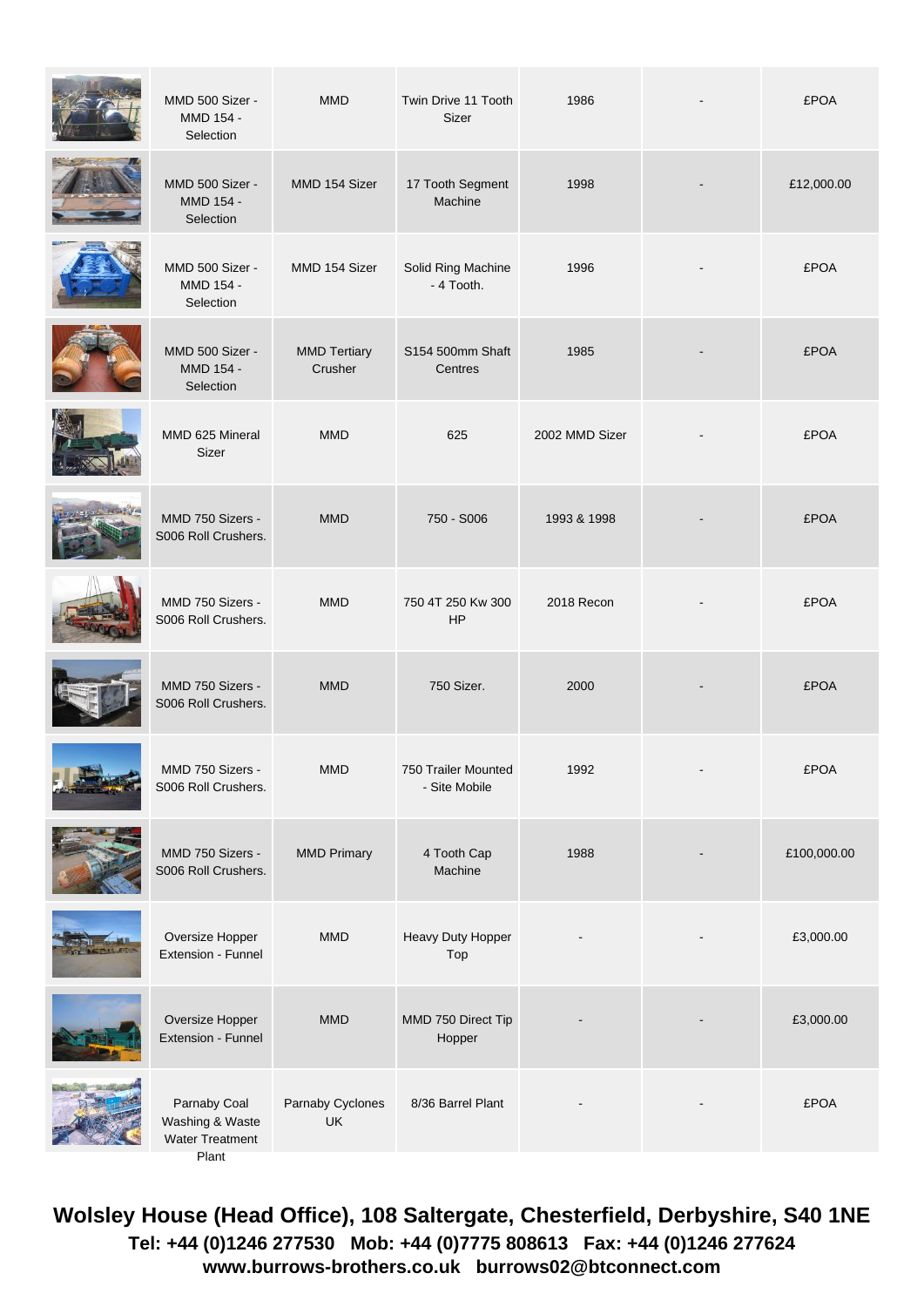| Parnaby Coal<br>Washing & Waste<br><b>Water Treatment</b> | Parnaby Cyclones<br>UK        | 8/36 Barrel Plant                    |      | <b>£POA</b> |
|-----------------------------------------------------------|-------------------------------|--------------------------------------|------|-------------|
| Parnaby Coal<br>Washing & Waste<br><b>Water Treatment</b> | Parnaby Cyclones<br>UK        | 9 Metre Thickener                    |      | <b>£POA</b> |
| Parnaby Coal<br>Washing & Waste<br><b>Water Treatment</b> | Parnaby Cyclones<br><b>UK</b> | <b>Filter Press - MRF</b>            |      | <b>£POA</b> |
| Roll Crusher - Pick<br>Type - Point Attack                | Ansec - Parnaby               | 550                                  | 2002 | £35,000.00  |
| <b>Roll Crusher - Pick</b><br>Type - Point Attack         | Shop Made                     | Head Chute Turn<br>Crusher           |      | £2,500.00   |
| Roll Crusher - Pick<br>Type - Point Attack                | Shop Made                     | Lump Breaker                         |      | £2,500.00   |
| Roll Crusher - Pick<br>Type - Point Attack                | Shop Made                     | Twin Roll                            |      | £4,500.00   |
| Roll Crusher - Pick<br>Type - Point Attack                | Shop Made                     | Twin Roll                            |      | £3,500.00   |
| Tunnel Conveyor -<br>Tunnelling                           | <b>CCL</b>                    | <b>Tunnel Drives</b>                 | 2000 | <b>£POA</b> |
| Tunnel Conveyor -<br>Tunnelling                           | CCL - Joy.                    | Conveyor Structure                   | 2005 | <b>£POA</b> |
| Tunnel Conveyor -<br>Tunnelling                           | Centristic                    | 1200mm Cvr Gantry<br><b>Sections</b> | 2010 | <b>£POA</b> |
| Tunnel Conveyor -<br>Tunnelling                           | Huwood CCL                    | <b>TB80</b>                          | 1998 | £30,000.00  |
| Tunnel Conveyor -<br>Tunnelling                           | Rulmeca Drive<br>Drums        | 500H & 630H &<br>800H                | 2005 | £2,950.00   |